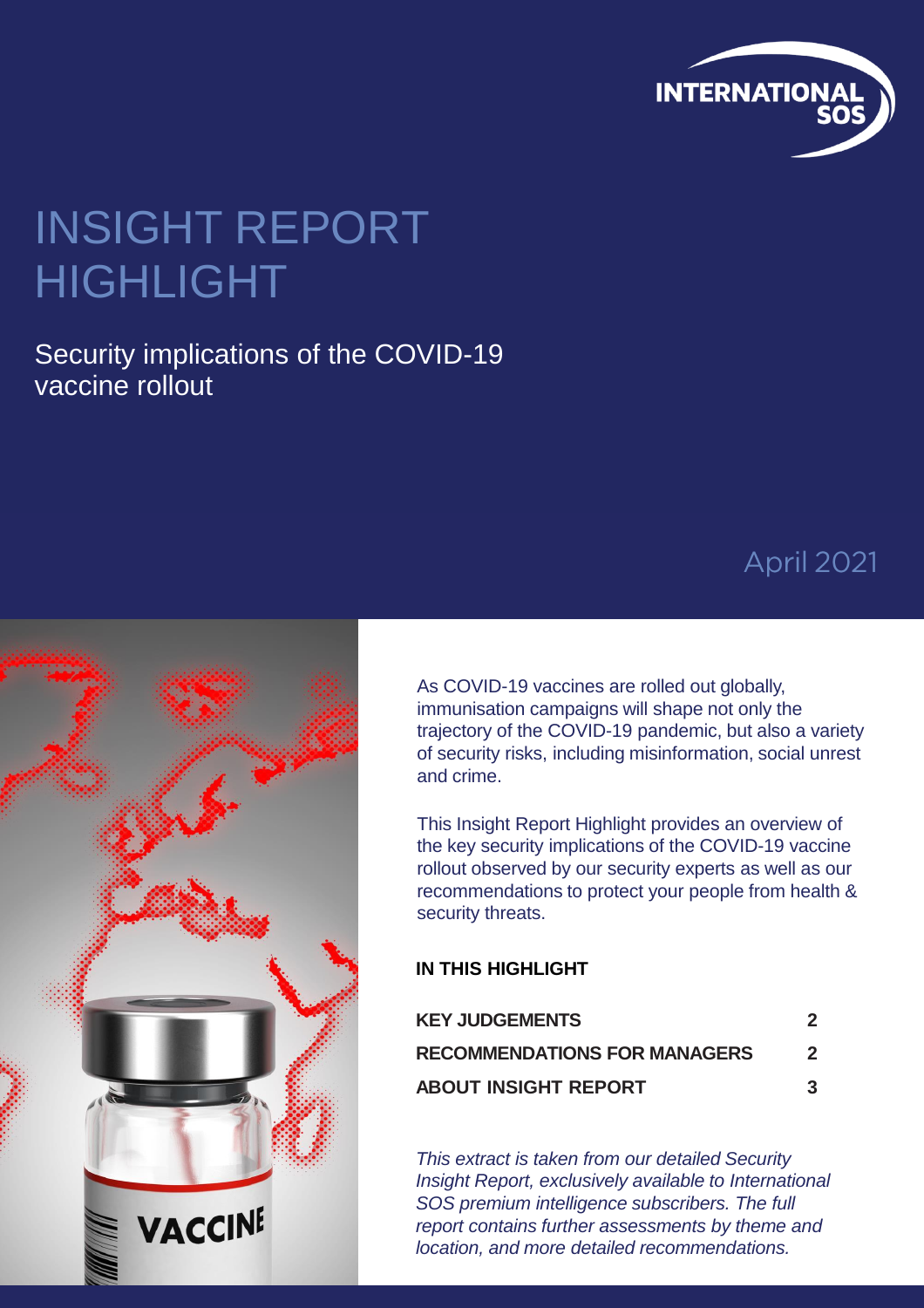

#### KEY JUDGEMENTS

• The vaccine rollout will continue to shape not only the trajectory of the COVID-19 pandemic, but also a variety of security risks, including misinformation, social unrest and crime.

• The dissemination of misinformation and disinformation will hinder the effectiveness of immunisation programmes, and, in some locations, prompt violent attacks on related infrastructure and organisations.

• Opposition to vaccines and perceived government mismanagement of vaccine programmes will fuel unrest in the coming months.

• Online scams will continue to increase, with criminals taking advantage of high demand for vaccines. The emergence of a black market for counterfeit vaccines and documentation, as well as cargo theft, will remain key concerns for the authorities and organisations alike.

• Despite the vaccine rollout, the process of returning to normal operations will remain protracted. Various movement and travel restrictions will persist throughout 2021. Maintain agile business operations and ensure a clear line of communication to your workforce in order to combat the impact of misinformation and related protests and crime.

#### RECOMMENDATIONS FOR MANAGERS

**Below are some of our recommendations to ensure your organisation's business continuity against security implications of the COVID-19 vaccine rollout:**

• Ensure that your workforce has access to verified, apolitical and expert input on the security and medical concerns relating to the vaccine rollout, and that organisational decisions are made on this basis.

• Closely monitor the spread of conspiracy theories and assess whether this raises additional risks for your workforce depending on their specific profiles and/or occupation. Consider providing additional support or training for those of your workforce who may be more vulnerable in specific environments as a result.

• Reconfirm travel policies and ensure they align with local and international regulations. If requiring COVID-19 tests or vaccination certificates from contractors or those of your workforce returning to the office, implement a vetting process to ensure the validity of such documents.

• Retain agile business operations and decision-making, noting that vaccine rollouts and timelines will differ across the world, and that some restrictions will persist throughout the year.

• Monitor relevant security triggers in key locations, considering your specific organisation profile, as well as your workforce's profiles.